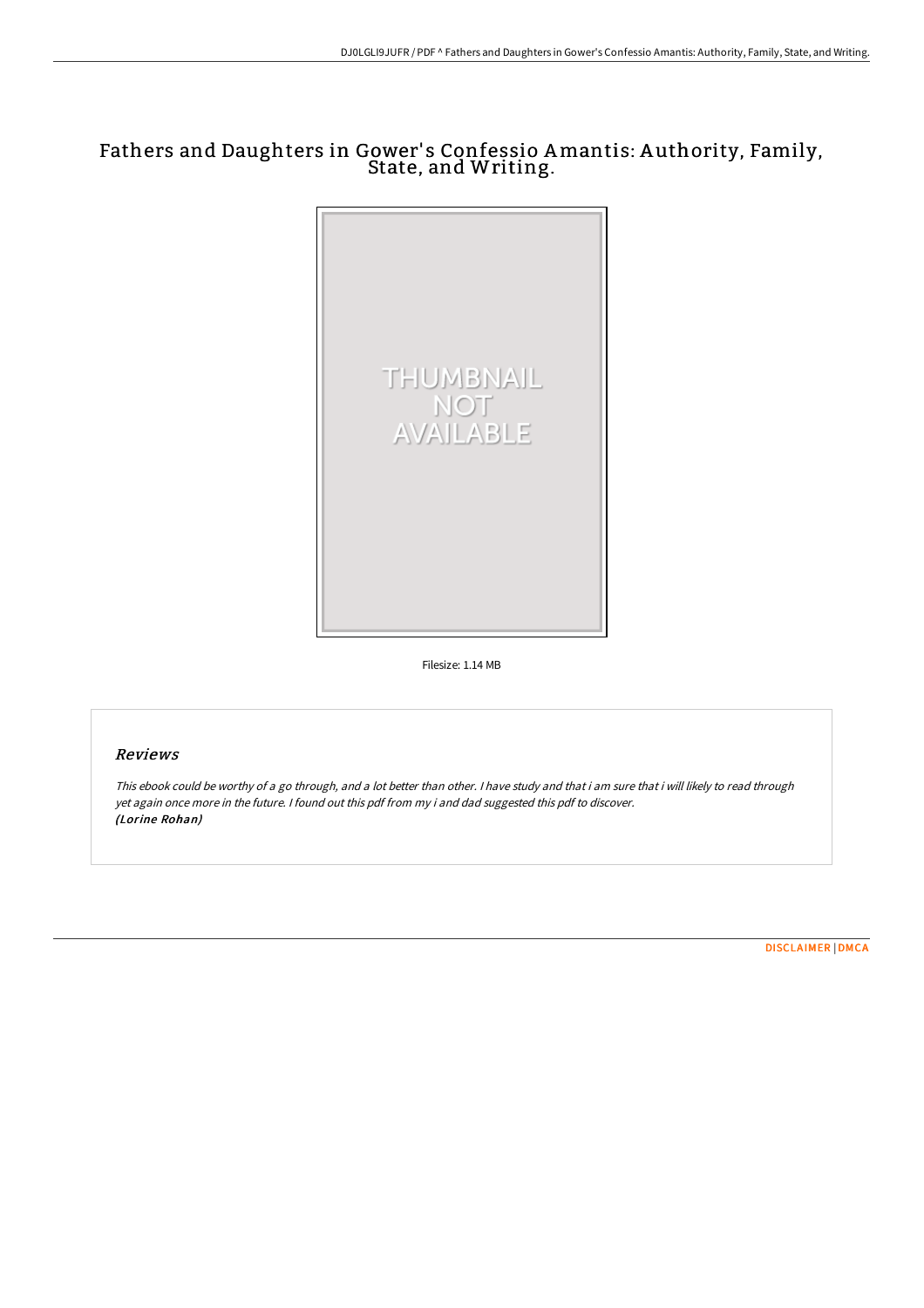## FATHERS AND DAUGHTERS IN GOWER'S CONFESSIO AMANTIS: AUTHORITY, FAMILY, STATE, AND WRITING.

⊕ **DOWNLOAD PDF** 

D. S. Brewer, Cambridge, first edition, 2000, 2000. Book Condition: New. Cloth, 8vo, viii, 241 pp. "Fathers and daughters are central to some of the most significant tales in Gower's poem. Using feminist and anthropological approaches, Maria Bullón-Fernández argues that father-daughter relationships, and the associated theme of incest that they sometimes suggest, enable Gower to examine authority relationships in three interconnected spheres: family, state, and writing. She suggests that Gower perceived the relationships between kings and subjects and between authors and texts as similar to paternal relationships with a daughter; and further, that Gower regarded the law of exogamy as a foundational law at the core of patriarchal society. As a father may not commit incest with his daughter and a king may not abuse his authority, so the writer (as in 'Pygmaleon and the Statue') must curb his desire to control the meaning of his creation. Thus, even as he is concerned with the limits of authority in the familial, political, and textual realms, Gower also exposes the inherently transgressive nature of such authority." - from the introductory material. New.

 $\overline{\mathbf{m}}$ Read Fathers and Daughters in Gower's Confessio Amantis: [Authority,](http://digilib.live/fathers-and-daughters-in-gower-x27-s-confessio-a.html) Family, State, and Writing. Online ⊕ Download PDF Fathers and Daughters in Gower's Confessio Amantis: [Authority,](http://digilib.live/fathers-and-daughters-in-gower-x27-s-confessio-a.html) Family, State, and Writing.